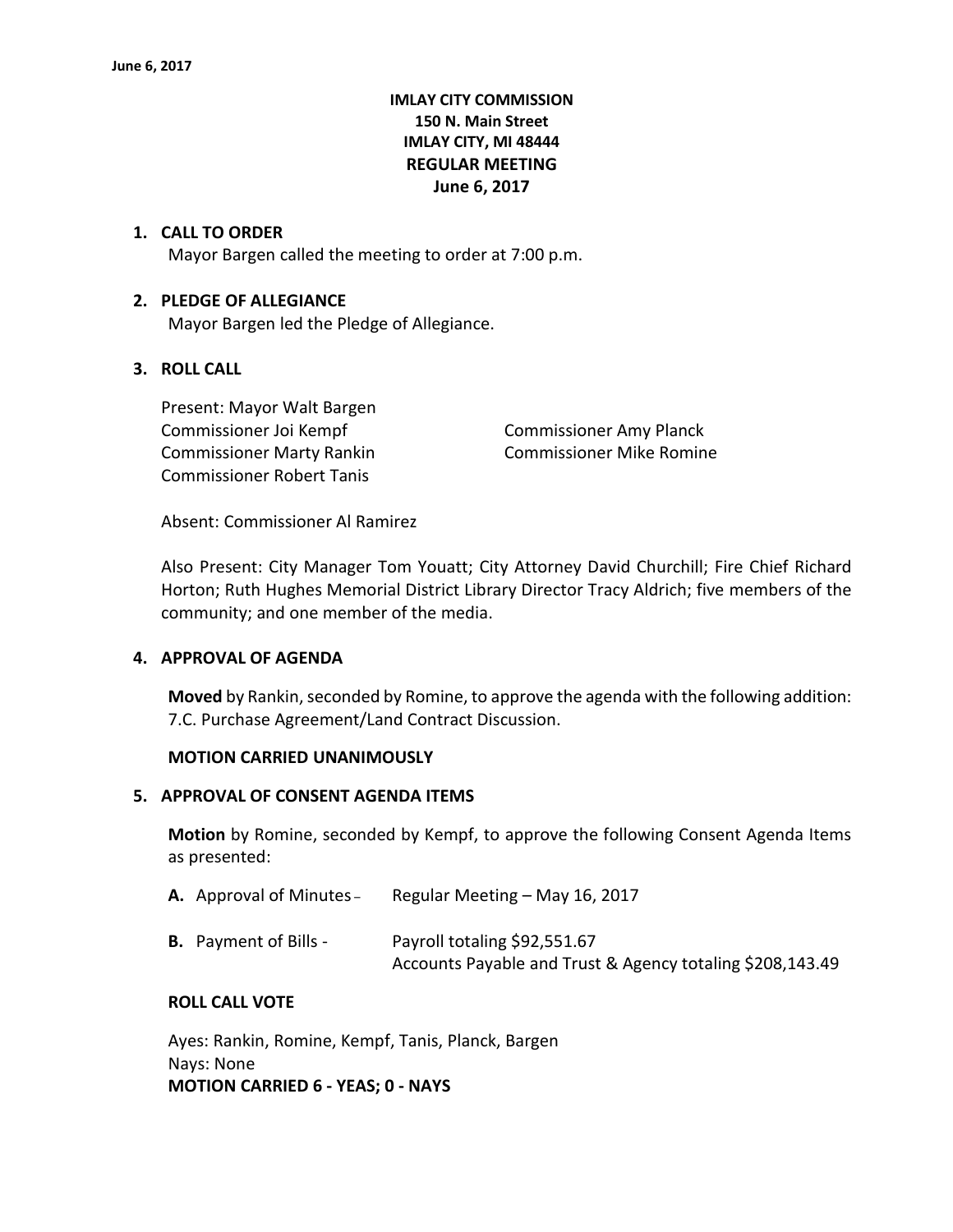## **6. CITIZENS FROM THE FLOOR**

Alan Rosenbalm, Imlay City, addressed the Commission to relay comments he had heard from two retired police officers who were getting short changed on their pensions. Mr. Rosenbalm implored the Commission to not take from the pension fund in times of budget constraints and noted that public servants who vest in their pensions should enjoy a pension in full. Mr. Rosenbalm then relayed his concerns over the common practice of switching to a 401(k) type of pension plan for new hires and opined that this type of plan was not as solvent.

Mayor Bargen responded to Mr. Rosenbalm, noting the officers he referenced were not retired from Imlay City, and as such, their pensions were not included in the City budget. Mayor Bargen noted that the City is funding its liability, discussed the trade-off involved with funding pension liabilities versus ongoing operating costs, and noted it is fiscally responsible to cover current debts.

City Manager Tom Youatt responded that the City has been active in decreasing its pension liability by reducing the retirement benefit for new hires after September 1, 2014 as well as requiring a 50/50 cost-share on the funding of those plans. Youatt continued by noting that the City has negotiated with the POAM and TPOAM unions such that those union employees are now contributing to their pensions and the City appropriated an additional \$100,000.00 payment to MERS in December 2016 to further help fund its liability. Youatt stated it is not accurate to compare our situation to other municipalities.

Richard Jurn, Imlay City, congratulated the Commission on the adoption of its budget and noted his appreciation for the proper management of taxpayer dollars. Mr. Jurn then addressed the Commission regarding the bidding process for air conditioner repairs at the Lamb Steele Building. Mr. Jurn recalled that when a product was over a certain dollar amount, then it would be bid out. Mr. Jurn then relayed his conversation with the City Manager over the matter and noted he was told the City signed a contract with a company for Lamb Steele Building HVAC repairs.

Mayor Bargen responded that the bidding process depends on the work required and if there is an existing service contract, then the City must have the service performed by that company.

City Manager Tom Youatt responded that the City has entered into a maintenance agreement with Kapala Heating & Air Conditioning for such repairs, and that is why they performed the services. Youatt added that without a maintenance agreement or service contract, the City would have bid the services.

Richard Jurn then relayed instances of government fraud and noted that the City should go out for bids and not have contractors charge whatever they want. Mr. Jurn noted that when he sat on the Commission, they turned down low bids for better service and there are too many kickbacks today. Mr. Jurn requested the Commission look into placing a police car on every corner along Van Dyke Road and a traffic light at Borland Road.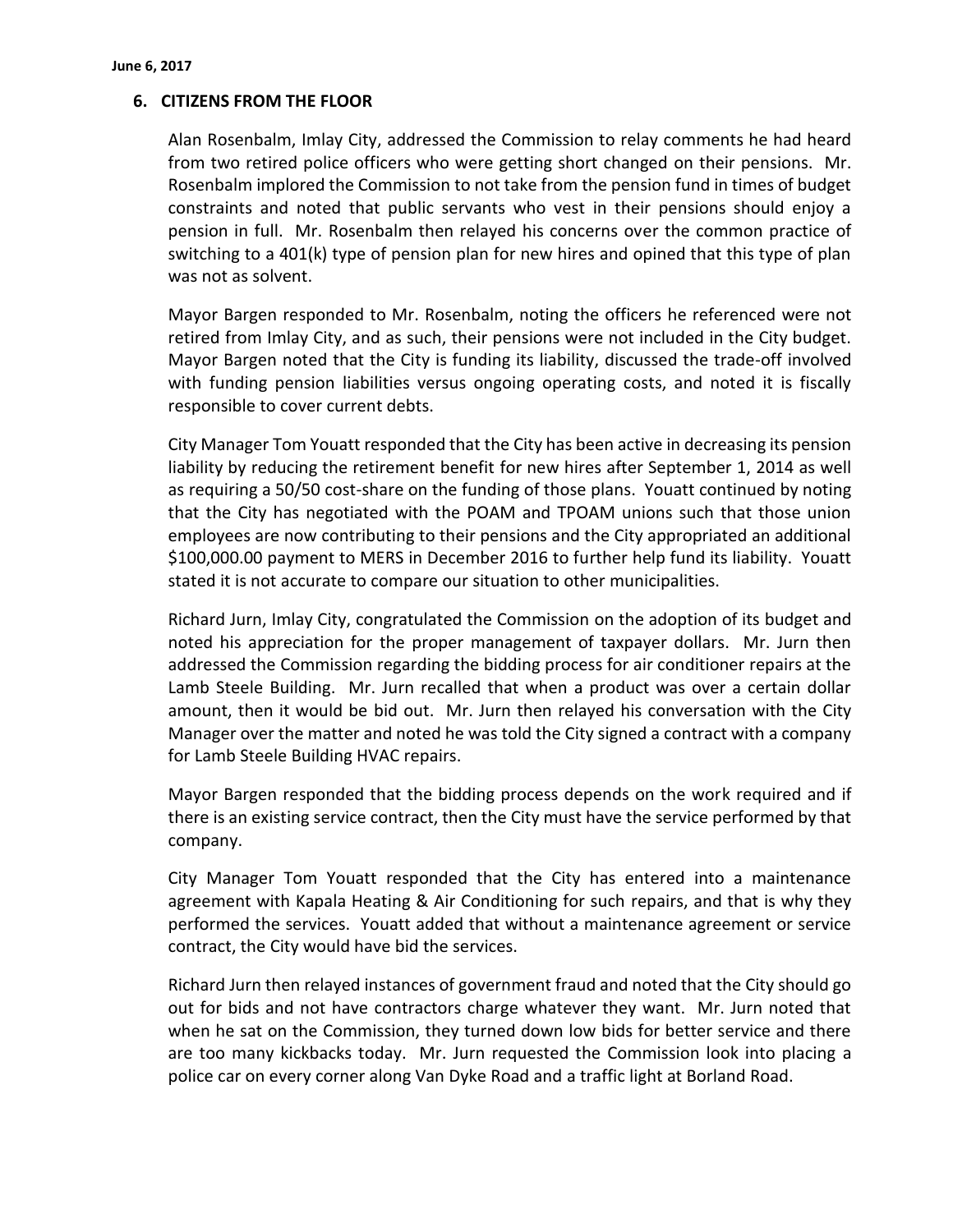Ruth Hughes Memorial District Library Director Tracy Aldrich addressed the Commission to present the library's Summer 2017 newsletter and to relay details about upcoming adult, youth and family programs including the Summer Reading Program, a presentation of Kit Homes, Family Forts Nite, Fines Forgiveness Day, Bubbleman Show at the Blueberry Festival, computer classes, and a Solar Eclipse Extravaganza.

Stu Davis, Imlay City, addressed the Commission to relay his displeasure with how First Street was recently completed. Mr. Davis noted that Spicer was supposed to fix the elevation of the manhole but did more damage to the road than good. Mr. Davis stated that Spicer might be a good engineer but they are not good in the field with construction services.

City Manager Tom Youatt responded that Spicer Group oversaw the construction of Bancroft Street and that project turned out great. Youatt added it is important to mention the good projects as well.

## **7. OLD BUSINESS**

## **A. Water Asset Management Plan Payment #3**

City Manager Tom Youatt presented payment #3 from Spicer Group for work performed on the Water Asset Management Plan in the amount of \$7,219.50. Youatt noted the project is moving along well and must be completed by the end of the calendar year.

**Motion** by Romine, seconded by Kempf, to approve the Water Asset Management Plan Payment invoice for Spicer Group in the amount of \$7,219.50, as presented.

#### **ROLL CALL VOTE**

Ayes: Romine, Kempf, Tanis, Planck, Rankin, Bargen Nays: None **MOTION CARRIED 6 - YEAS; 0 – NAYS**

#### **B. Notice of DEQ Scrap Tire Award**

City Manager Tom Youatt presented notice from the DEQ that the City had received a Scrap Tire Grant for a 50% match of the costs to mill and resurface Capac Road from M-53 west to Almont Avenue and north on Fairgrounds Road to the City limits. Youatt noted that ROWE Professional Services Company had prepared the application on behalf of the City and the grant amount is for \$155,000.00 or half of the estimated \$310,000.00 project. Youatt noted that the City is 1 of 14 successful applicants for the grant, along with Imlay Township, and he will be looking to bid the project together to realize cost savings for both.

## **C. Purchase Agreement/Land Contract Discussion**

City Manager Tom Youatt presented a proposed purchase agreement and land contract regarding the purchase of 320 N. Almont Avenue from the First Congregational Church.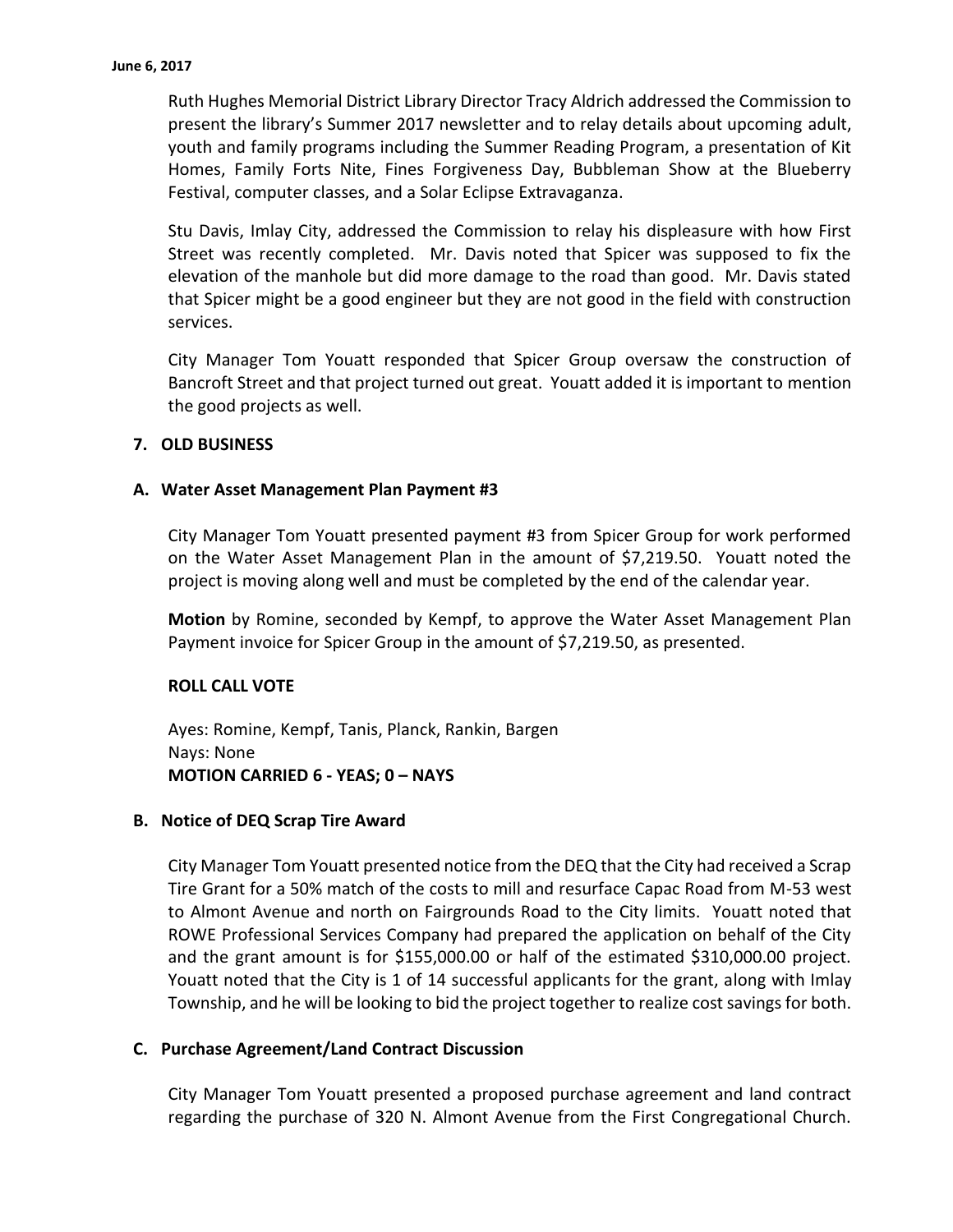Youatt noted the documents had been prepared by City Attorney David Churchill. Youatt noted the Commission had previously approved the total amount of the \$70,500.00 purchase option with three annual payments of \$23,500.00. Youatt stated that while the Commission is asked to consider both documents for approval, only the Purchase Agreement should be signed at this time.

**Motion** by Rankin, seconded by Romine, to approve the Purchase Agreement and Land Contract in the amount of \$70,500.00 for the purchase of 320 N. Almont Avenue from the First Congregational Church, with Mayor Bargen and Clerk/Treasurer Frost to sign on behalf of the City.

## **ROLL CALL VOTE**

Ayes: Kempf, Tanis, Planck, Rankin, Romine, Bargen Nays: None **MOTION CARRIED 6 - YEAS; 0 – NAYS**

#### **8. NEW BUSINESS**

## **A. Resignation of Andrew Kustowski**

City Manager Tom Youatt presented a letter from Assistant Fire Chief Andrew Kustowski announcing his resignation, effective January 1, 2018. Youatt noted the outstanding service Mr. Kustowski has provided to the City throughout his tenure and indicated he will be greatly missed and difficult to replace.

**Motion** by Rankin, seconded by Romine, to accept the resignation of Assistant Fire Chief Andrew Kustowski, effective January 1, 2018, with regrets.

#### **MOTION CARRIED UNANIMOUSLY**

#### **B. Adopt Proclamation for Matthew Van Dyk**

City Manager Tom Youatt presented a proclamation recognizing Imlay City native Matthew Van Dyk for his fantastic career at Michigan State University and for representing and promoting the Imlay City community admirably.

**Motion** by Planck, seconded by Tanis, to approve the proclamation for Matthew Van Dyk, as presented.

## **ROLL CALL VOTE**

Ayes: Tanis, Planck, Rankin, Romine, Kempf, Bargen Nays: None **MOTION CARRIED 6 - YEAS; 0 – NAYS**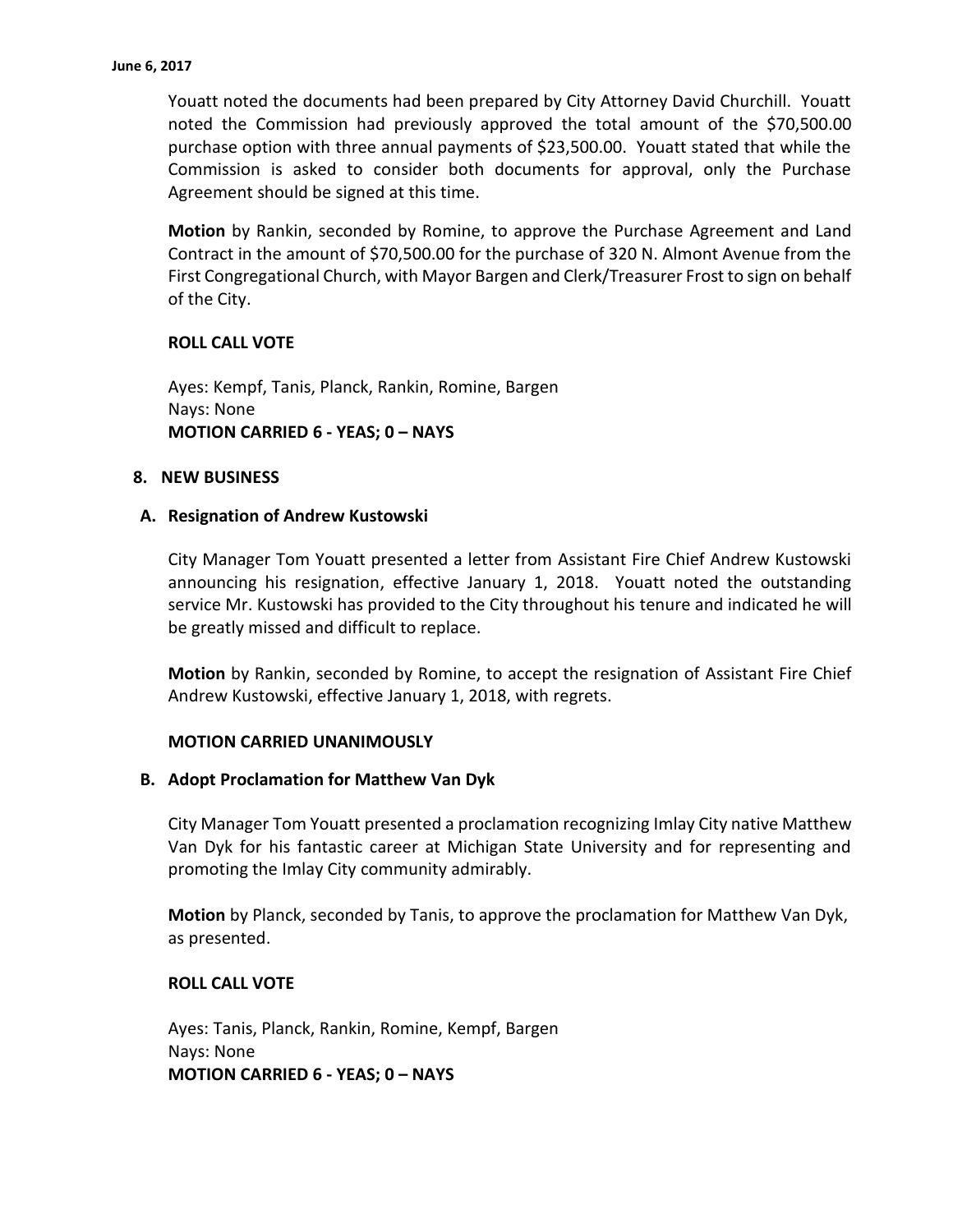## **C. Personnel Policy Amendment 2017-1**

City Manager Tom Youatt presented proposed language for Personnel Policy Amendment #2017-1 regarding employee contributions to their respective retirement plans. Youatt stated it is important to update the language to recognize that all employees are now contributing to their retirement plans in a cost-sharing relationship with the City. Youatt further noted that this policy is in line with negotiated terms of the union contracts and a motion of the City Commission should be made to include the non-union employees as well.

**Motion** by Romine, seconded by Kempf, to approve Personnel Policy Amendment #2017- 1, as presented.

#### **MOTION CARRIED UNANIMOUSLY**

**Motion** by Romine, seconded by Planck, all non-union employees hired prior to September 1, 2014 shall contribute 3% towards their MERS B-4 retirement plan, effective July 1, 2017.

#### **ROLL CALL VOTE**

Ayes: Rankin, Romine, Kempf, Tanis, Planck, Bargen Nays: None **MOTION CARRIED 6 - YEAS; 0 – NAYS**

# **D. Reappoint Dennis Jackson to the Zoning Board of Appeals with the Term Ending June 2020**

City Manager Tom Youatt noted that this reappointment would have taken place along with the others at the May 16, 2017 meeting, but Mr. Jackson was unavailable to verify his interest in continuing to serve in this capacity.

**Motion** by Romine, seconded by Kempf, to reappoint Dennis Jackson to the Zoning Board of Appeals, with the term to expire June 2020.

#### **MOTION CARRIED UNANIMOUSLY**

#### **E. Resolution 2017-9 – To Authorize MERS Service Credit Purchase**

City Manager Tom Youatt presented proposed Resolution 2017-9 to authorize Nicole Frost to purchase five years of generic service credit in the MERS Defined Benefit Retirement Plan. Youatt noted the City's MERS Retirement Plan Document allows for this and recommended Commission approval of the purchase.

**Motion** by Planck, seconded by Rankin, to approve Resolution 2017-9 to authorize MERS service credit purchase.

#### **ROLL CALL VOTE**